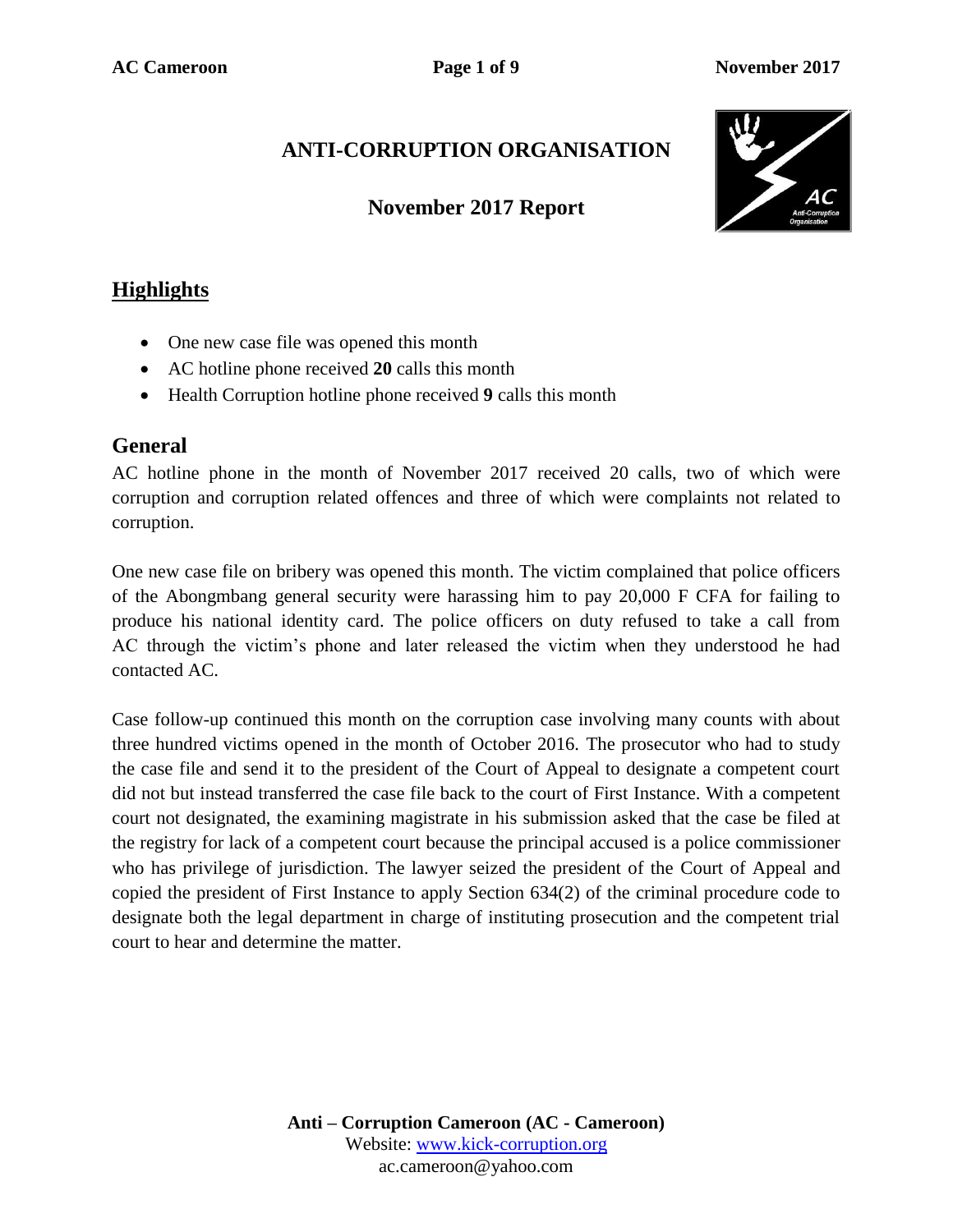### **AC Hotline Phone**

The AC hotline phone registered **20** calls this month of November 2017 with **2** corruption and corruption assimilated offences and **3** non-corruption related complaints. The calls, analyzed have been represented on charts as seen below.



Responsive calls this month represented 80% of calls that came in through the AC hotline phone while 20% of callers' numbers were non-responsive.

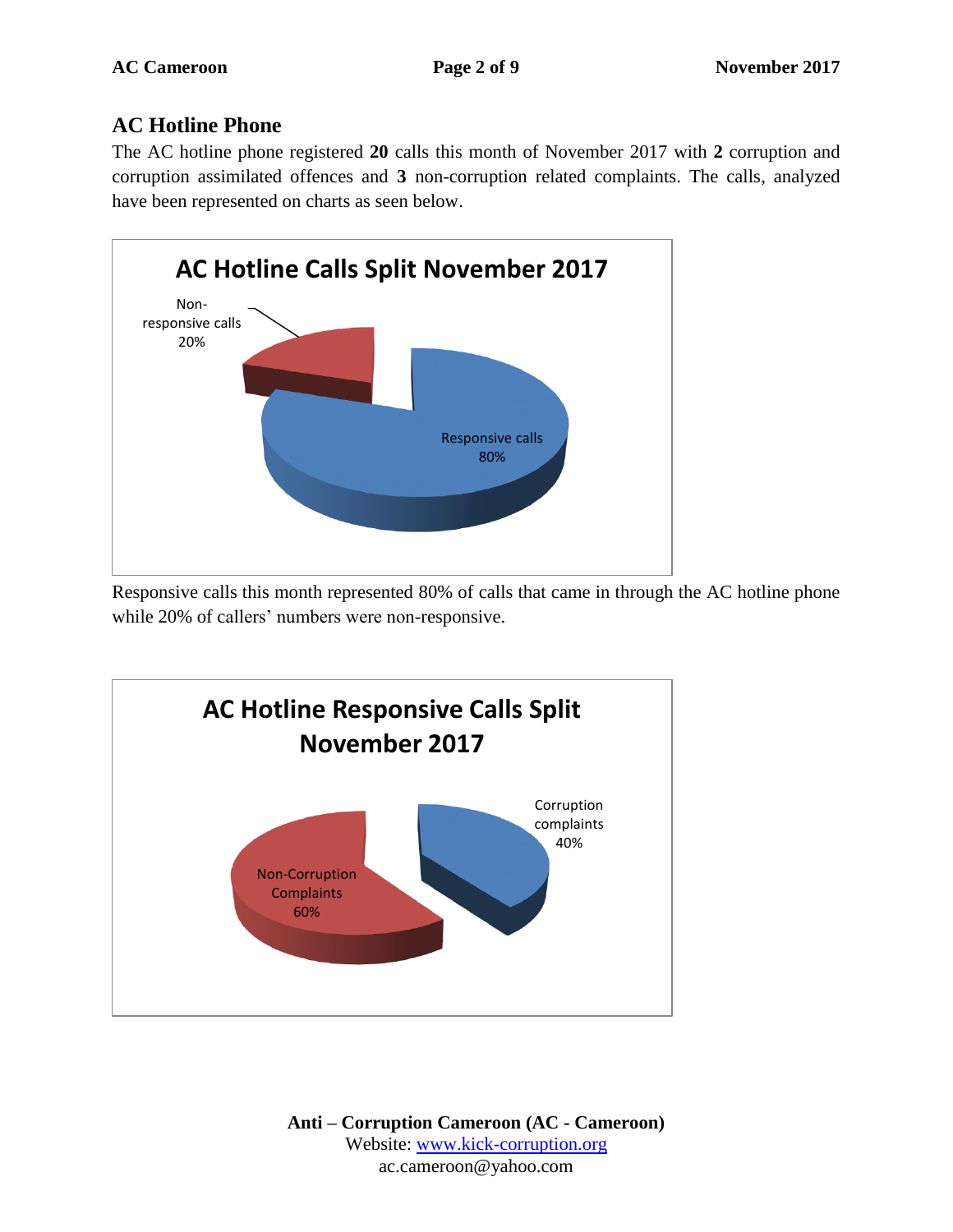No no-complaint calls were recorded this month, rather as a change more calls came in from the non-corruption complaints making up 60% of the calls this month. Corruption complaint represented 40%.



Complaints on bribery and oppression were the main corruption complaints registered representing 50% each of calls in November 2017.



Private complaints and human rights abuse both registered 33% each of non-corruption complaints calls received in the month of November 2017, while 34% of calls represented abuse from forces of law and order.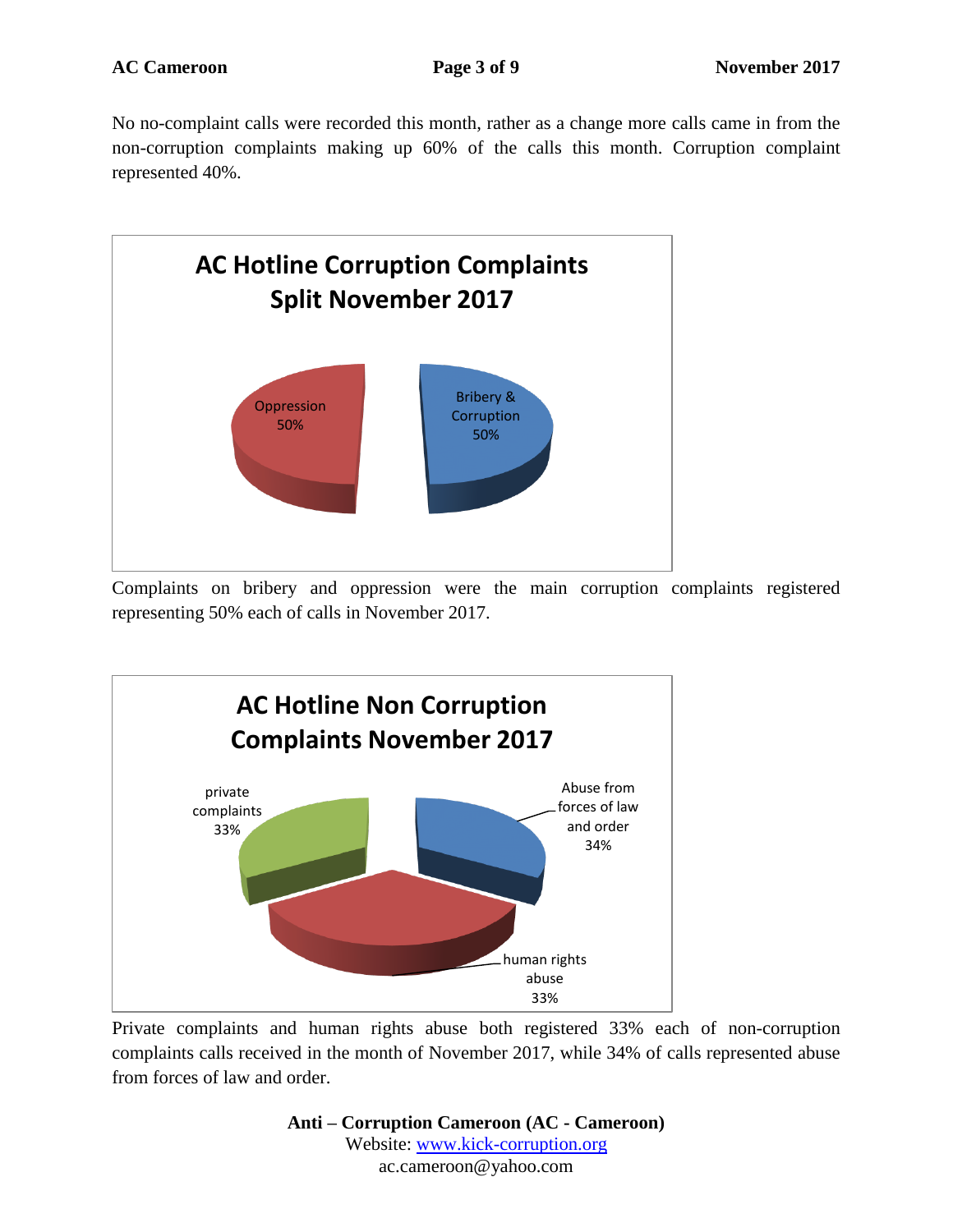## **Gender**



78% of participants in calls were the male gender while the female gender made up 22% of callers.

## **Age Range of Callers**



The adult age range represented 67% of total callers this November month of 2017, followed by the youth age range with 33%. The elderly age range was not represented.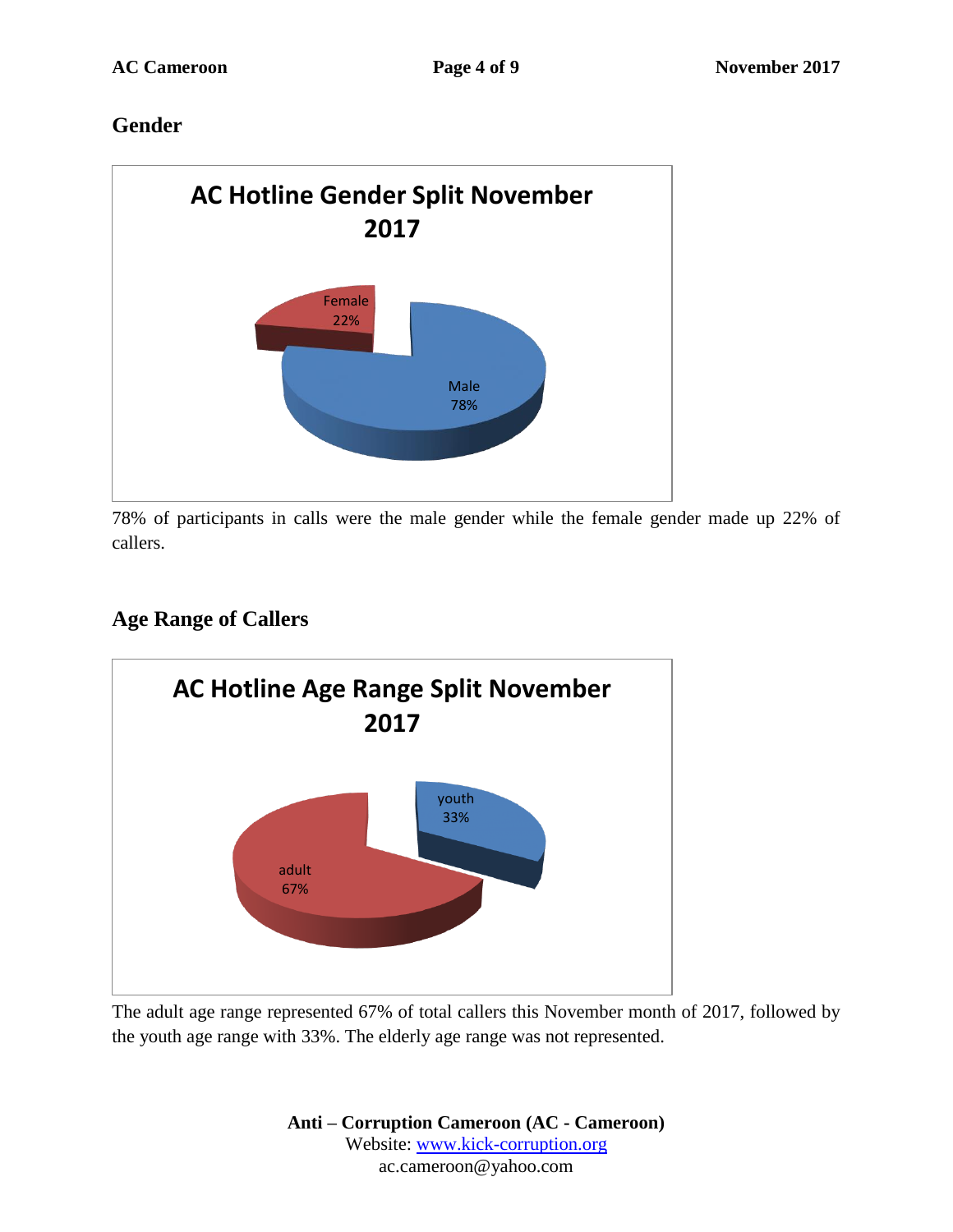#### **Regional Representation**



The Centre region registered the highest number of callers this month of November representing 50%, followed by the Littoral region with 25%, the South region with 13% of calls and the East region with 12%.

#### **Investigations**

Investigations were carried out on a new case file on bribery opened this month. The victim called from a police cell where he was detained and harassed by police officers to pay 20,000 F CFA before his release. According to him, he lost his identity card and started the procedure for a new ID card at the Abongmbang police station but could not finish because the procedure was slow due to faulty machines. He was arrested the same evening he left the police station and tried in vain to explain that his documents were in the police station because they could not finish the procedure for him to get the receipt for an ID card pending the original. He was instead threatened and asked to pay 20,000 F CFA which he refused to pay and called AC. AC tried to contact the police officers through the victim's phone but they refused to take the call and later released the victim when they understood he had contacted AC.

Case follow-up continued this month on the corruption case involving many counts with about three hundred victims opened in the month of October 2016. The prosecutor who had to study the case file and send it to the president of the Court of Appeal to designate a competent court did not but instead transferred the case file back to the court of First Instance. With a competent court not designated, the examining magistrate in his submission asked that the case be filed at the registry for lack of a competent court because the principal accused is a police commissioner who has privilege of jurisdiction. The lawyer seized the president of the Court of Appeal and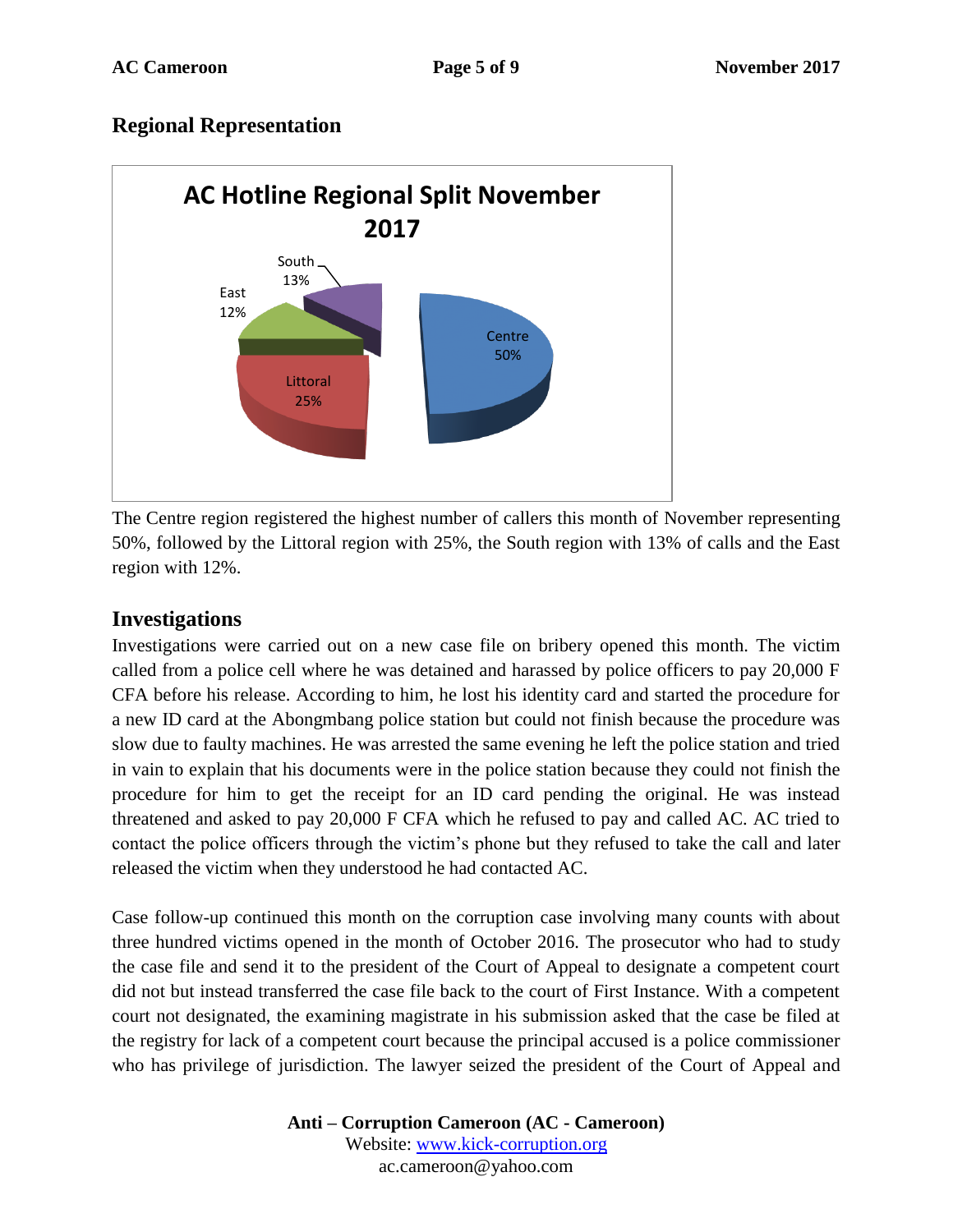copied the president of First Instance to apply Section 634(2) of the criminal procedure code to designate both the legal department in charge of instituting prosecution and the competent trial court to hear and determine the matter.

#### **Health Corruption Hotline**

The Health Corruption hotline received a total of 9 calls this month of November 2017 registering no corruption complaint but had a victim who complained that the son of the governor of the South West region is a scammer.

Data from the calls has been analyzed as is represented on charts below.



Responsive calls this month of November 2017 represented 78% of the total calls while nonresponsive were 22%.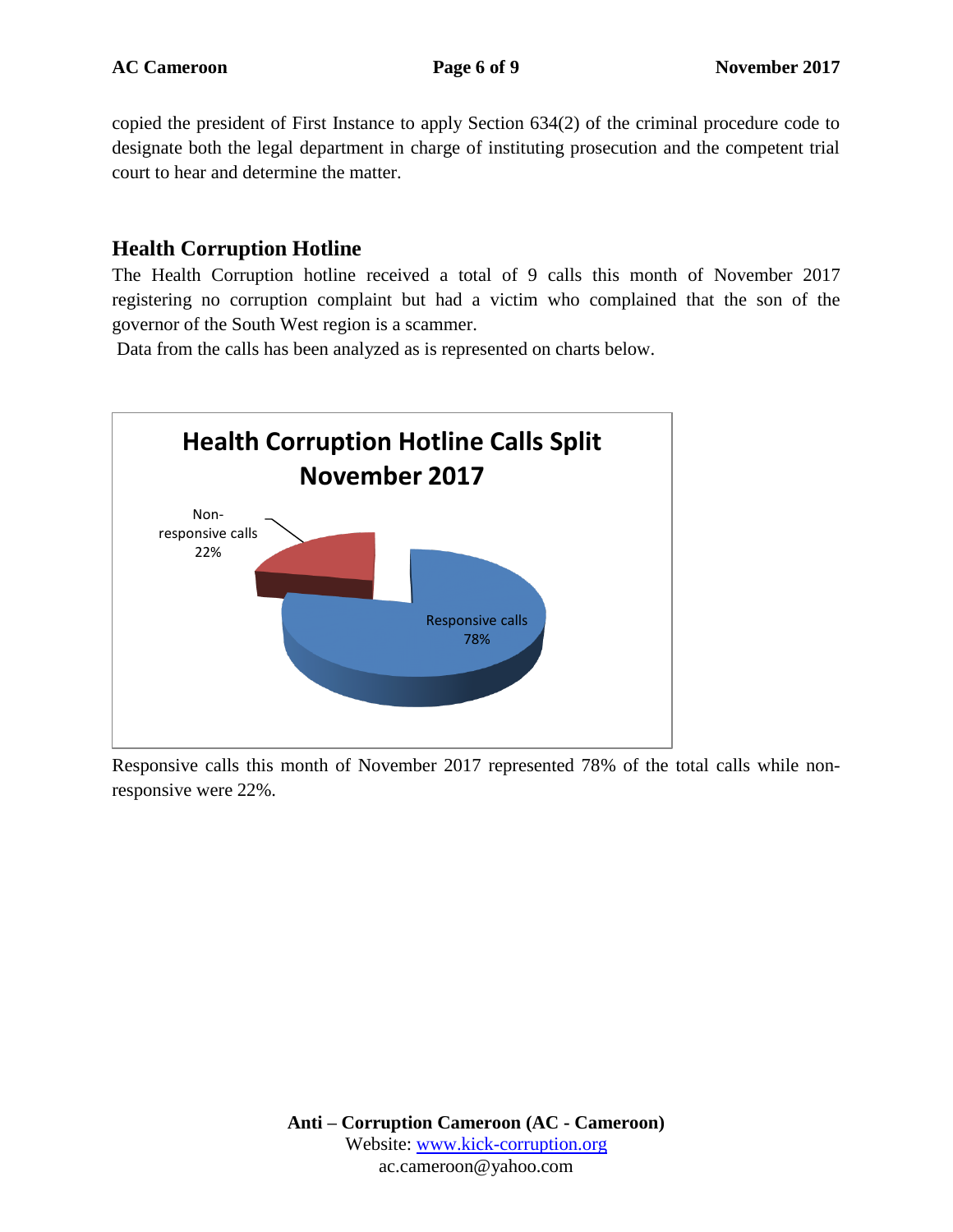## **Gender**



The female gender this month of November 2017 rather had 57% of callers, while 43% made up the male gender.

# **Age Range of Callers**



The elderly age range was not represented also in the month of November 2017. The adult age range represented 75% of callers while the youth age range represented 25% of the calls received.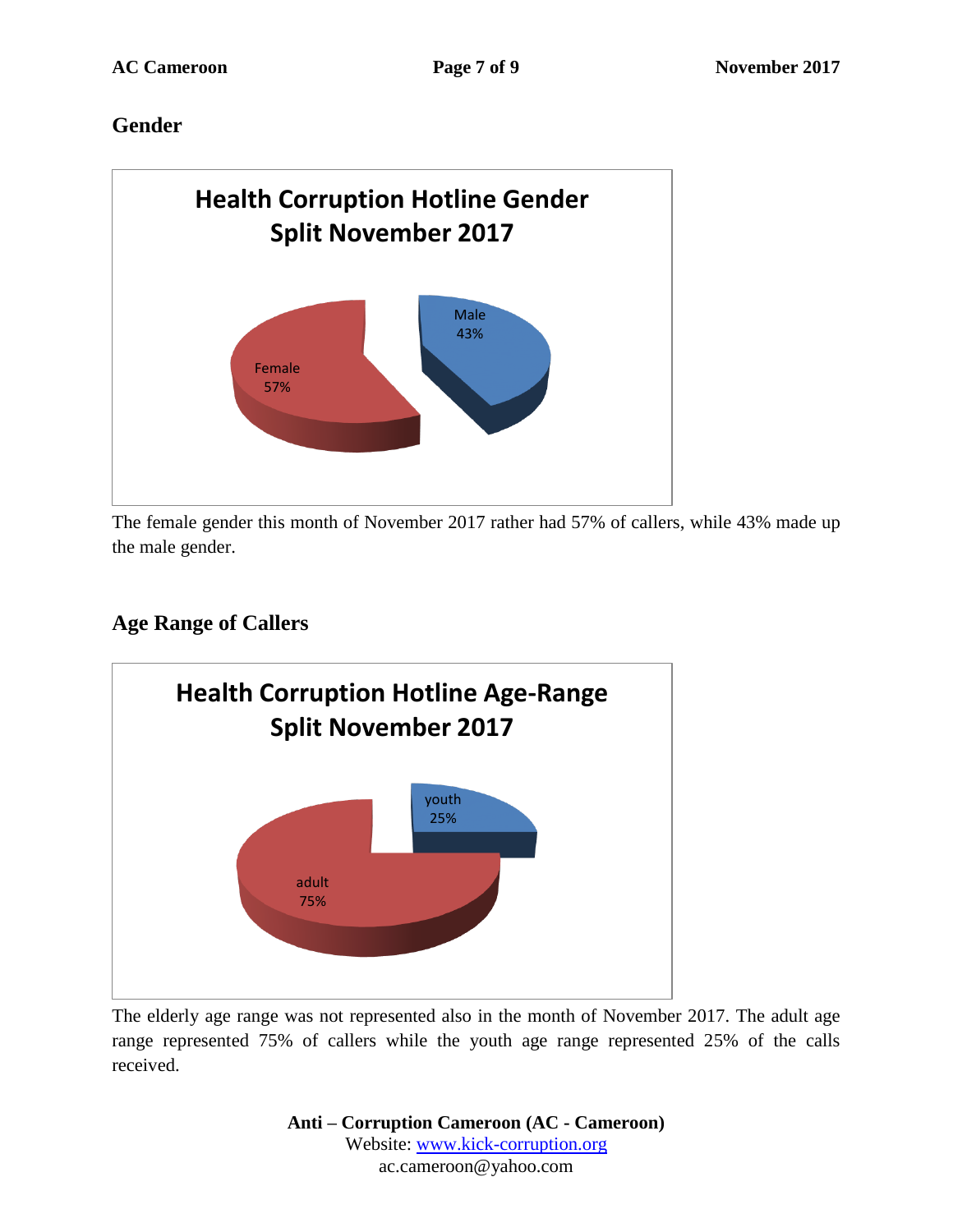#### **Regional representation**



From the four regions represented this month of November 2017, Adamawa region participated highest with most callers, representing 43% of total calls, followed by the Centre region with 29% of callers and from the Far North and South West regions 14% each.

## **External relations**

Two AC volunteers participated in the Seventh Session of the Conference of States Parties to the United Nations Convention against Corruption (CoSP7) held in Vienna, Austria from the 6 to the 10 of November 2017. The objective was to offer AC an active participation in the UNCAC Coalition of Civil Society strategy and strengthen AC's fight against corruption, while building an international portfolio for international cooperation.